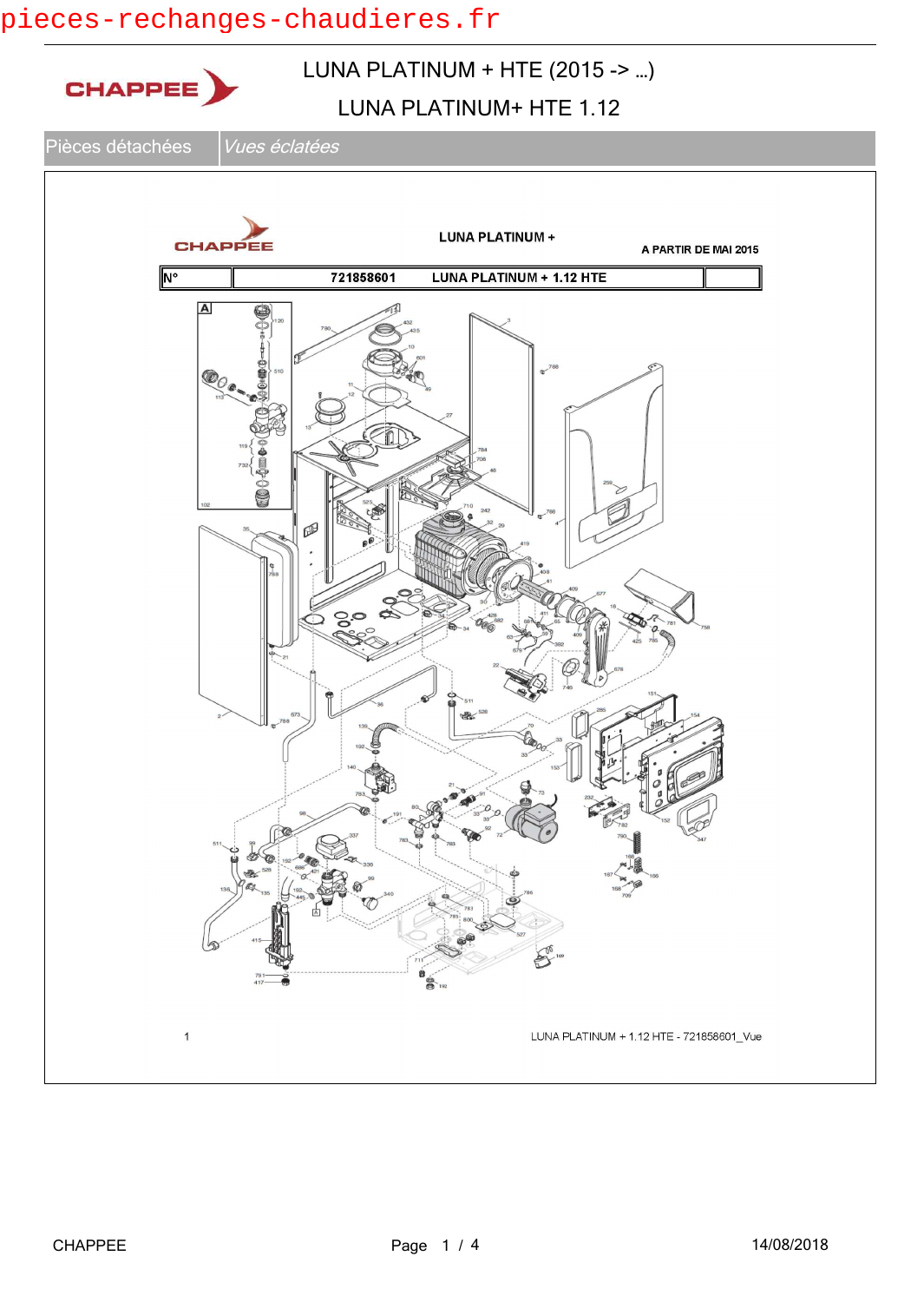## pieces-rechanges-chaudieres.fr



## LUNA PLATINUM + HTE (2015 -> …)

#### LUNA PLATINUM+ HTE 1.12

| Réf. | Référence   | Description                                | Qté          | Remarques |
|------|-------------|--------------------------------------------|--------------|-----------|
| 2    | SX710066300 | PANNEAU GAUCHE INITIA PLUS                 | 1            |           |
| 3    | SX710066200 | PANNEAU DROIT INITIA PLUS                  | $\mathbf{1}$ |           |
| 4    | SX710918700 | PANNEAU AV.PLATINUM CH                     | 1            |           |
| 10   | SX5409020   | RACCORDEMENT VENTOUSE<br>(5409020)         | $\mathbf{1}$ |           |
| 11   | SX5409010   | JOINT VENTOUSE CAOUTCHOUC (5409010)        | 1            |           |
| 12   | SX5108690   | <b>OBTURATEUR</b><br>(5108690)             | $\mathbf{1}$ |           |
| 13   | SX5407400   | JOINT OBTURATEUR DECOUPE (x3)              | 1            |           |
| 18   | SX710068100 | <b>VENTURI AGU3715</b>                     | $\mathbf{1}$ |           |
| 21   | SX5402050   | JOINT 6,1x11,5x1,5 (X3)                    | 1            |           |
| 21   | SX5402050   | JOINT 6,1x11,5x1,5 (X3)                    | 1            |           |
| 22   | SX710692300 | <b>VENTILATEUR NRG118</b>                  | 1            |           |
| 27   | 7216211     | <b>CHAMBRE ETANCHE</b>                     | 1            |           |
| 29   | SX710283700 | PANNEAU ISOLANT ARRIERE                    | 1            |           |
| 30   | SX5411020   | PANNEAU ISOLANT<br>(5411020)               | $\mathbf{1}$ |           |
| 32   | SX5671940   | <b>ECHANGEUR PRINCIPAL 4E</b><br>(5671940) | 1            |           |
| 33   | SX710963000 | O-RING 22X3 EPDM (x3)                      | $\mathbf{1}$ |           |
| 33   | SX710963000 | O-RING 22X3 EPDM (x3)                      | 1            |           |
| 33   | SX710963000 | O-RING 22X3 EPDM (x3)                      | 1            |           |
| 33   | SX710963000 | O-RING 22X3 EPDM (x3)                      | 1            |           |
| 34   | SX8380860   | <b>CLIPS ECHANGEUR PRINCIPAL</b>           | $\mathbf{1}$ |           |
| 34   | SX8380860   | <b>CLIPS ECHANGEUR PRINCIPAL</b>           | 1            |           |
| 35   | SX710022500 | <b>VASE D'EXPANSION 8L</b>                 | $\mathbf{1}$ |           |
| 36   | SX710157400 | <b>TUBE LIAISON VASE</b>                   | 1            |           |
| 41   | 7115657     | <b>BRULEUR 5E</b>                          | $\mathbf{1}$ |           |
| 48   | SX710282300 | <b>GOUTIERE AIR NEUF</b>                   | 1            |           |
| 49   | SX5409280   | BOUCHON RACCORD VENTOUSE (5409280)         | $\mathbf{1}$ |           |
| 59   | SX8513520   | CABLE ELECT.D'ALLUMAGE L=250               | 1            |           |
| 63   | SX710220000 | ELECTRODE ALLUMAGE HTE                     | $\mathbf{1}$ |           |
| 65   | SX710424200 | ELECTRODE IONISATION B&P                   | 1            |           |
| 70   | SX710156800 | TUBE POMPE/ECHANGEUR                       | $\mathbf{1}$ |           |
| 72   | 7221855     | POMPE UMP 15-60 6M AVEC CABL.              | 1            |           |
| 73   | 7219215     | <b>DEGAZEUR CALEFFI WI</b>                 | 1            |           |
| 73   | SX710493600 | <b>DEGAZEUR POMPE</b>                      | 1            |           |
| 80   | SX711237600 | <b>GROUPE RETOUR CHAUFFAGE</b>             | $\mathbf{1}$ |           |
| 91   | SX5652030   | ROBINET DE VIDANGE<br>(PDM5652030)         | 1            |           |
| 92   | SX9951170   | SOUPAPE DE SECURITE 3BARS<br>(9951170)     | $\mathbf{1}$ |           |
| 98   | SX5672770   | TUBE BY-PASS CHAUFFAGE                     | 1            |           |
| 99   | SX8380850   | <b>CLIP TUBE BY-PASS</b>                   | $\mathbf{1}$ |           |
| 99   | SX8380850   | <b>CLIP TUBE BY-PASS</b>                   | 1            |           |
| 102  | SX5683540   | ENS VANNE 3 VOIES<br>(5683540)             | 1            |           |
| 113  | SX0617100   | <b>GROUPE BY-PASS</b>                      | 1            |           |
| 119  | SX0605760   | <b>CLAPET CHAUFFAGE V3V</b><br>(605760)    | $\mathbf{1}$ |           |
| 120  | SX0600750   | <b>BOUCHON V3V CHAUFFAGE</b>               | 1            |           |
| 135  | SX9950760   | SECURITE SURCHAUFFE 105° (9950760)         | $\mathbf{1}$ |           |
| 136  | SX710157700 | TUBE DEPART CHAUFFAGE                      | 1            |           |
| 139  | SX710022000 | <b>FLEXIBLE GAZ</b>                        | $\mathbf{1}$ |           |
| 140  | SX710452600 | VANNE GAZ VGE56S                           | 1            |           |
| 151  | SX710018500 | COUVERCLE BOITIER ELECTRIQUE               | $\mathbf{1}$ |           |
| 152  | SX710019900 | PANNEAU DE COMMANDE                        | 1            |           |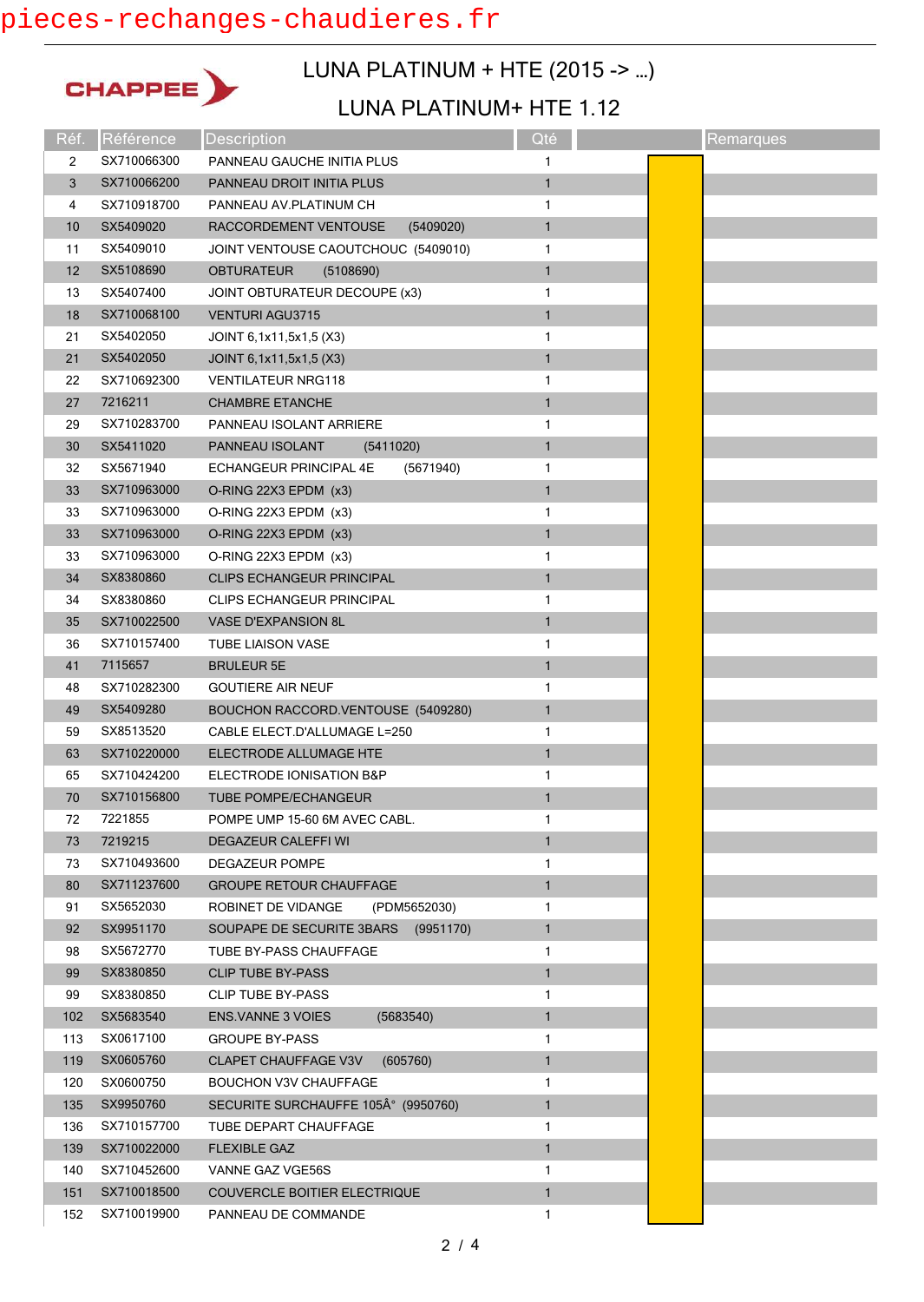

### LUNA PLATINUM + HTE (2015 -> …)

#### LUNA PLATINUM+ HTE 1.12

| 153        | SX710018200            | CAPOT BORNIER DE RACCORDEMENT                                        | $\mathbf{1}$      |                |
|------------|------------------------|----------------------------------------------------------------------|-------------------|----------------|
| 154        | 7222067                | C.I. LMS15 1.12+                                                     | 1                 |                |
| 166        | SX8421590              | BORNIER DE RACCORDEMENT<br>(PDM8421590)                              | $\mathbf{1}$      |                |
| 167        | SX5405340              | PORTE-FUSIBLES (x3) (PDM5405340)                                     | 1                 |                |
| 168        | SX9950580              | FUSIBLES 2A 250V (X10) (9950580)                                     | $\mathbf{1}$      |                |
| 168        | SX9950580              | FUSIBLES 2A 250V (X10) (9950580)                                     | 1                 |                |
| 169        | SX710554900            | <b>MANOMETRE</b>                                                     | $\mathbf{1}$      |                |
| 191        | SX5408970              | JOINT G1/2"<br>(5408970)                                             | 1                 |                |
| 192        | SX5404650              | JOINT G3/4" 17x24x2 (X10) #                                          | $\mathbf{1}$      |                |
| 192        | SX5404650              | JOINT G3/4" 17x24x2 (X10) #                                          | 1                 |                |
| 192        | SX5404650              | JOINT G3/4" 17x24x2 (X10) #                                          | $\mathbf{1}$      |                |
| 192        | SX5404650              | JOINT G3/4" 17x24x2 (X10) #                                          | 1                 |                |
| 232        | SX710028100            | CARTE ELECTRONIQUE INTERFACE                                         | $\mathbf{1}$      |                |
| 242        | SX8435270              | SONDE CTN FUMEE                                                      | 1                 |                |
| 259        | SX710828100            | LOGO CHAPPEE                                                         | $\mathbf{1}$      |                |
| 285        | SX710083600            | <b>CAPOT CLIP-IN</b>                                                 | 1                 |                |
| 314        | SX710071600            | CABLE RALLONGE IONISATION                                            | $\mathbf{1}$      |                |
| 336        | SX8380680              | RESSORT FIX MOTEUR V3V                                               | 1                 |                |
| 337        | SX5694580              | MOTEUR V3V ELBI                                                      | $\mathbf{1}$      |                |
| 340        | SX710109100            | <b>CAPTEUR DE PRESSION</b>                                           | 1                 |                |
| 347        | SX710234400            | <b>COMMANDE A DISTANCE</b>                                           | $\mathbf{1}$      |                |
| 382        | SX8511130              | CABLE ELECTRODE IONISATION                                           | 1                 |                |
| 408        | 711571000              | <b>BRIDE CHAMBRE DE COMBUSTION</b>                                   | $\mathbf{1}$      |                |
| 409        | 7215431                | <b>ENS.JOINT BRULEUR</b>                                             | 1                 |                |
| 409        | 7215431                | <b>ENS.JOINT BRULEUR</b>                                             | $\mathbf{1}$      |                |
|            |                        |                                                                      |                   |                |
| 411        | SX710185200            | JOINT ELECTRODE IONISATION                                           | 1                 | Nous consulter |
| 415        | 7217442                | SIPHON HYDRAULIQUE H220<br>721744200                                 | $\mathbf{1}$      |                |
| 417        | 7216792                | <b>BOUCHON SIPHON HYDRAULIQUE</b>                                    | 1                 | Nous consulter |
| 419        | SX5411000              | JOINT BRIDE/ECHANGEUR                                                | $\mathbf{1}$      |                |
| 421        | SX5408270              | O-RING 11,91x2,62 EPDMR                                              | 1                 |                |
| 425        | SX710042400            | <b>JOINT DE VENTURI</b>                                              | $\mathbf{1}$      |                |
| 428        | SX5409290              | JOINT HUBLOT (X3) (5409290)                                          | 1                 |                |
| 432        | SX5410420              | JOINT FUMEES A~60                                                    | $\mathbf{1}$      |                |
| 435        | SX5407550              | JOINT FUMEES A 100 (5407550)                                         | 1                 |                |
| 445        | 7217271                | TUBE ECHANGEUR/SIPHON 721727100                                      | $\mathbf{1}$      |                |
| 510        | SX0600760              | ENS.OBTURATEUR SANITAIRE (600760)                                    | 1                 |                |
| 511        | SX5404600              | O-RING 17,86X2,62 (X3)                                               | 1                 |                |
| 511        | SX5404600              | O-RING 17,86X2,62 (X3)                                               | 1                 |                |
| 525        | SX710027900            | <b>ALLUMEUR ANTOSS 24V</b>                                           | $\mathbf{1}$      |                |
| 527        | 7215830                | <b>BOUCHON</b>                                                       | 1                 |                |
| 528        | SX710439300            | SONDE CTN TODS                                                       | $\mathbf{1}$      |                |
| 528        | SX710439300            | SONDE CTN TODS                                                       | 1                 |                |
| 601        | SX5408560              | O-RING 8,73X1,78 (x3) (5408560)                                      | $\mathbf{1}$      |                |
| 673        | 7220855                | TUBE RACCORD CONDENSE/SIPHON 722085500                               | 1                 |                |
| 677        | SX5212930              | RALLONGE BRULEUR 5E (5212930)                                        | 1                 |                |
| 678        | SX710051400            | AIR-GAS CONVEYOR SS.LUNA4                                            | 1                 |                |
| 679        | SX8511150              | CABLE MASSE ELECTR.D'ALL.L=270(8511150)                              | $\mathbf{1}$      |                |
| 681        | SX710185300            | JOINT ELECTRODE D'ALLUMAGE                                           | 1                 |                |
| 682<br>686 | SX5211800<br>SX5663020 | <b>HUBLOT</b><br>(5211800)<br><b>CLAPET ANTI-RETOUR</b><br>(5663020) | $\mathbf{1}$<br>1 |                |